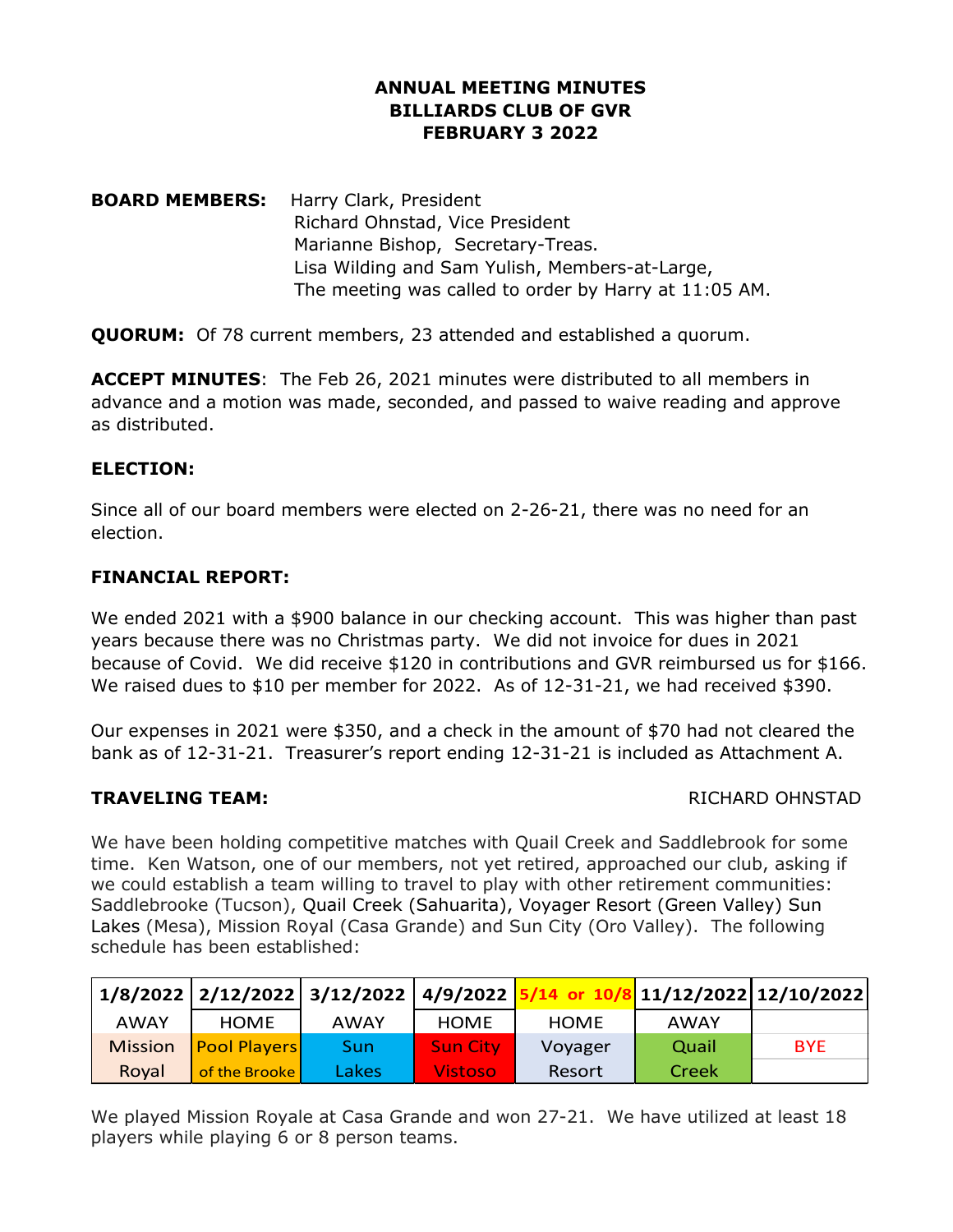We have invested in obtaining plaques to be presented to the team with the most wins. It is our hope that these matches will continue in the future and to keep the program going. Because this is a more competitive level of play we plan to have a rating system in place for our players. Questions or interest?

Contact Ken Watson at 425-754-8311 email: kkwatson59@gmail.com or Dick Ohnstad at 208-691-4075 email: d.o.billiards20@gmail.com

## **EQUIPMENT & MAINTENANCE:** And the main of the main of the main of the main of the main of the main of the main of the main of the main of the main of the main of the main of the main of the main of the main of the main of

We have two new tables at Desert Hills and two at East Center; new chairs at East Center; new lights at West Center and hopefully will be getting new lights at East Center. The other two tables at Desert Hills were replaced not too long ago and do not know when they will be replaced.

We are aware of the issues with the Snooker table, but not hopeful that it will be replaced in the near future. Our technician told me that he will need to use Predator cloth when recovering the Snooker table since the Simonis factory was flooded over a year ago. Predator cloth is close in quality to Simonis.

As a point of fact, we are not a club with dedicated space. This has both good and bad points. GVR makes decisions about the rooms and doesn't always consult us. That is the bad point. On the other hand, if we were a club with dedicated space, then the club would have to pay 10% of anything that was purchased for the room. This would definitely increase our yearly dues.

# **BILLIARDS CLASSES:** LISA WILDING

Sam Yulish teaches the classes, and you need to sign-up thru GVR. See Attachment B for a description of the two classes being offered. They are listed in the Course Catalog which is published three times a year and are available in April for Summer, late-August for the Fall Session, and late-November for the Winter Session. Registration dates are listed in each catalog.

Because of GVR staffing issues the sign-up for these new courses was difficult and there was a wait list for the first class. Since 101B will be starting on February 23 and you need skills taught in 101A, Sam said he would meet with you individually to determine if you can test out of 101A to register for 101B. Call him at 520-760-8382.

# **PARTY POOL:** SAM YULISH

This game consists of a maximum of 16 players (male and female) with 4 people at a table. It is played "Scotch Doubles 8 Ball" and each team member alternates shots during an inning. Each session consists of a maximum of 8 games. Players alternate tables and partners after every two games. You keep score and each game record the number of balls your team pockets. The exception is if your team wins the game, you get 10 points for that game. The highest final 4 scores win prize money.

This was a very popular event. In the past, excess players were turned away at the door. We will use Signup Genius to avoid this from happening as we bring it back. Look for invitation emails to sign up.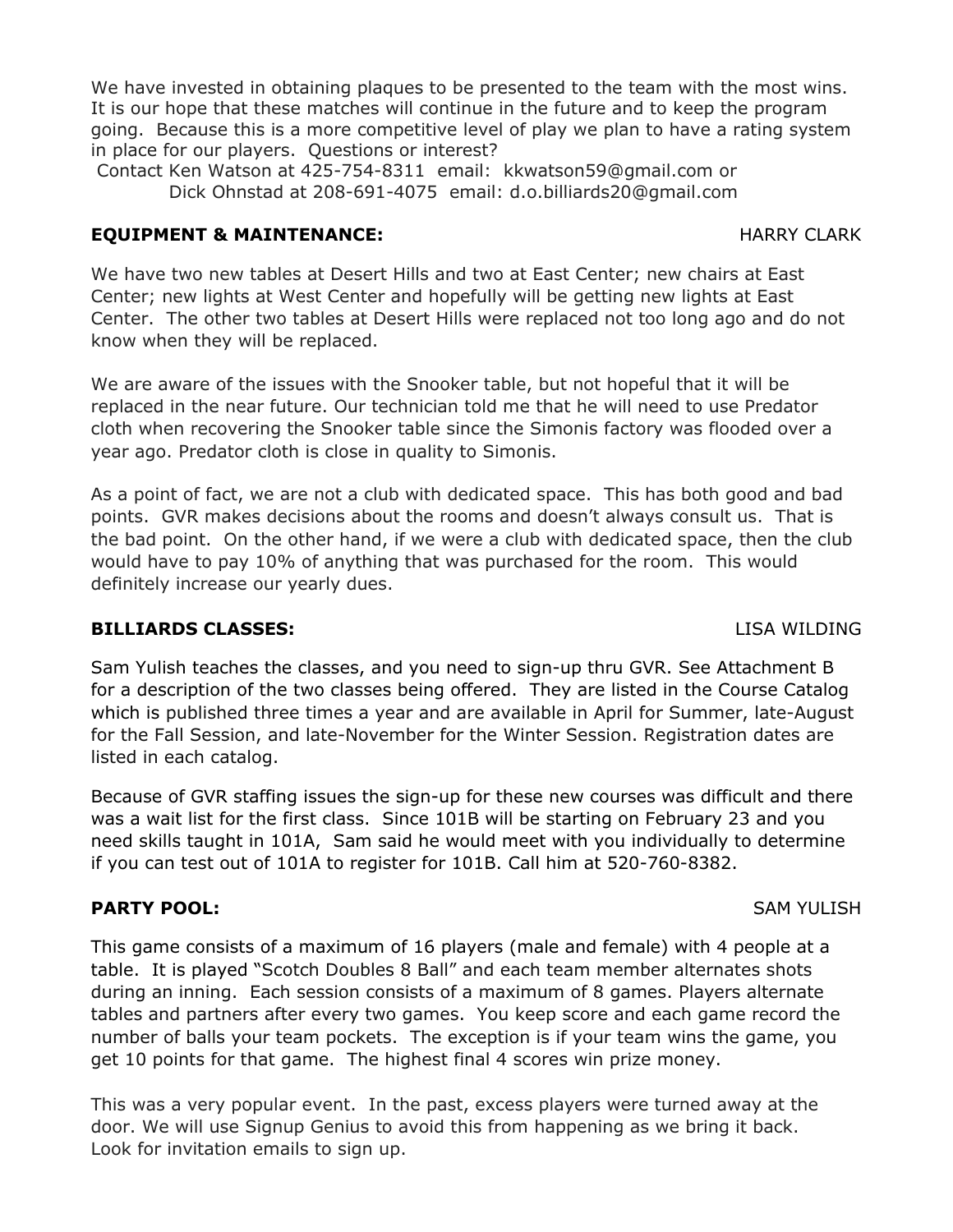### **BILLIARD SOCIAL:**

Saturday, March 19 starting at 5 PM. Location: GVR Facility at Santa Rita Springs in the Anza/Kino rooms. There will be all you can eat pizza and a salad bar. Soft Drinks and mixers. Otherwise BYOB. After dinner stay for some social time. Bring your favorite board games. If you want to volunteer to help with the social, let us know. Look for a sign-up on the club website under the tab: [RESERVATIONS](https://www.billiardsclubofgvr.com/events-for-members)

### **OLD BUSINESS:** None

### **MEMBER COMMENT:**

- C. The clips that hold the cues at the Desert Hills Center continue to break.
	- R. We will advise GVR and ask that they possibly use another brand.
- Q. Why is there a sign at Desert Hills reserving the room on 5-7 Tue & Thur. evenings?
	- A. This must be an old sign. This room is only reserved on Wed. & Fri. mornings for Women's Drop-In
- Q. What about Billiards in the GVR Senior Games for 2022?
	- A. There will be no Billiards at the GVR Senior Games for 2022 as GVR decided to only hold outdoor events.

Q. Has the Club ever considered ordering shirts with a club logo to be purchased by club members?

A. We will look into where other clubs purchased their shirts and get back our members with prices. Possibly have a different color for the traveling team.

### **IMPORTANT ALL MEMBERS!!!**

**GVR is doing away with the sign-in sheets Please EVERYONE -- scan your card each time you use the rooms. GVR counts numbers and the more that we show we are using the equipment the better chance we have of getting equipment replaced as it ages. Even if you enter the room as a group, don't just let the one opening the door scan their card! That only counts as one, and maybe 3 or 4 of you came in at the same time.**

### **NEW BUSINESS:** None

With no other business to be addressed, the meeting was adjourned by Harry Clark, President at 12:05 PM.

Respectfully submitted, Marianne Bishop, Secretary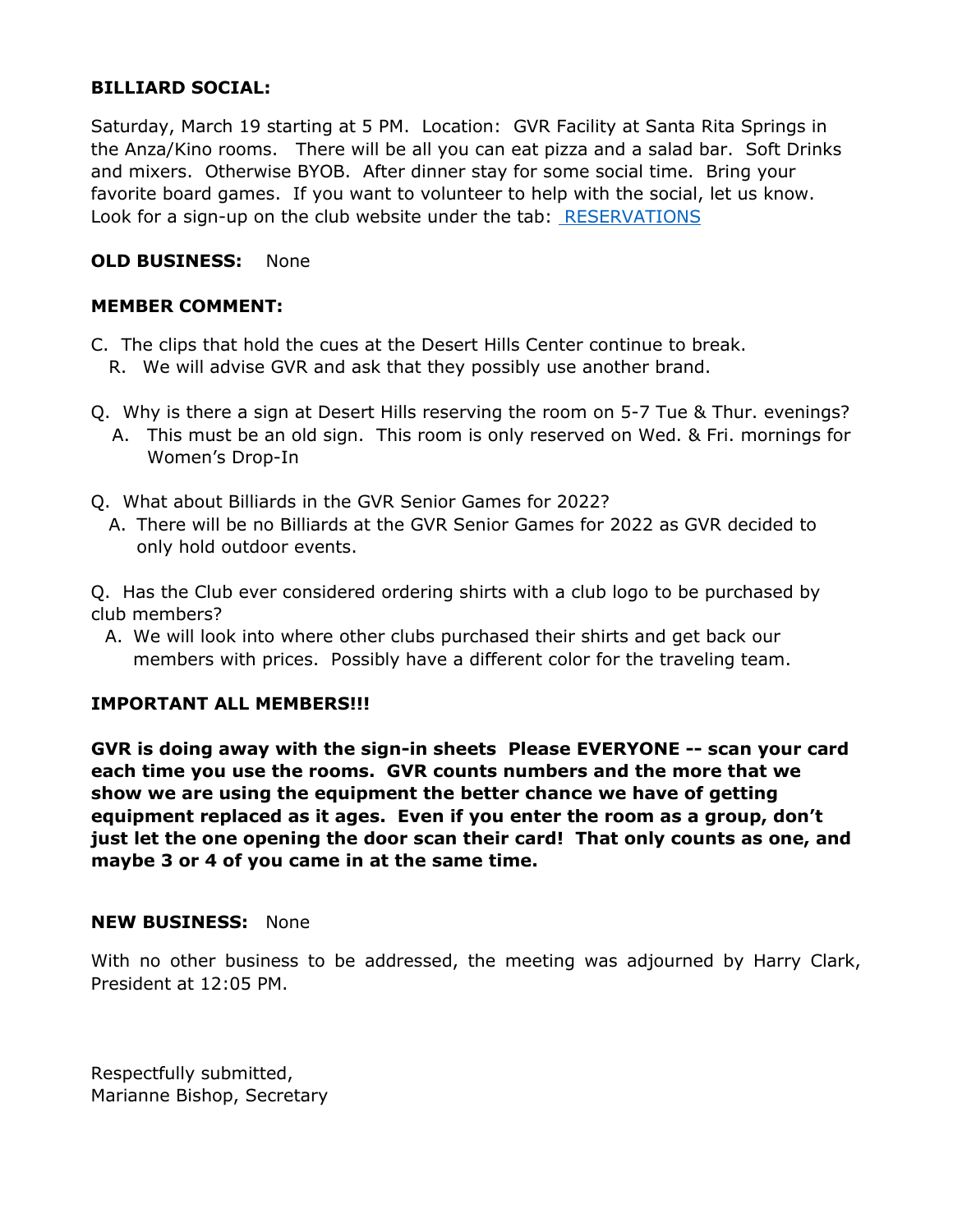

**2022 GVR Club Year-end Financial Report**

**January 1, 2021 - December 31, 2021**

| <b>GVR CLUB NAME</b>                                          | <b>BILLIARDS CLUB OF GVR</b> |    |        |                                       | EIN# 46-4337289                   |  |    |        |  |
|---------------------------------------------------------------|------------------------------|----|--------|---------------------------------------|-----------------------------------|--|----|--------|--|
|                                                               |                              |    |        |                                       |                                   |  |    |        |  |
| <b>RECEIPTS:</b>                                              |                              |    |        |                                       | <b>EXPENSES:</b>                  |  |    |        |  |
| 1) Member Dues                                                |                              |    | 390.00 |                                       | 1) General Supplies               |  |    |        |  |
| 2) Fees (events)                                              |                              | \$ |        |                                       | 2) Fees Paid                      |  | \$ | 70.00  |  |
| 3) Interest Earned                                            |                              | \$ |        | (bands, directors, callers, caterers) |                                   |  |    |        |  |
| 4) Sales (goods&services)                                     |                              | \$ |        |                                       | 3) Donations to Others            |  | \$ |        |  |
| 5) Donations, Gifts, Fundraising                              |                              | \$ | 120.00 |                                       | 4) Publicity/Advertising          |  | \$ |        |  |
| 6) Other                                                      | <b>GVR REIMBURSE</b>         | \$ | 166.00 |                                       | 5) Equipment                      |  | \$ | 180.00 |  |
| 7) Other                                                      |                              | \$ |        |                                       | 6) Other                          |  | Ś. |        |  |
|                                                               | <b>TOTAL RECEIPTS \$</b>     |    | 676.00 |                                       | <b>TOTAL EXPENSES</b>             |  |    | 250.00 |  |
| NET INCOME (Total Receipts minus total Expenses) \$<br>426.00 |                              |    |        |                                       |                                   |  |    |        |  |
|                                                               |                              |    |        |                                       | <b>CASH AND INVESTMENT DETAIL</b> |  |    |        |  |
|                                                               |                              |    |        | Cash on Hand \$                       |                                   |  |    |        |  |
|                                                               |                              |    |        | Cash in Bank \$                       | 1,396.00                          |  |    |        |  |
|                                                               |                              |    |        | Cash Invested \$                      |                                   |  |    |        |  |

MARIANNE BISHOP

Preparer's Name Preparer's Phone Number

**\$ 1,396.00**

TREASURER 2-1-2022

Club Title of Preparer **Date Submitted** 

**Total Cash and Cash Equivalents**